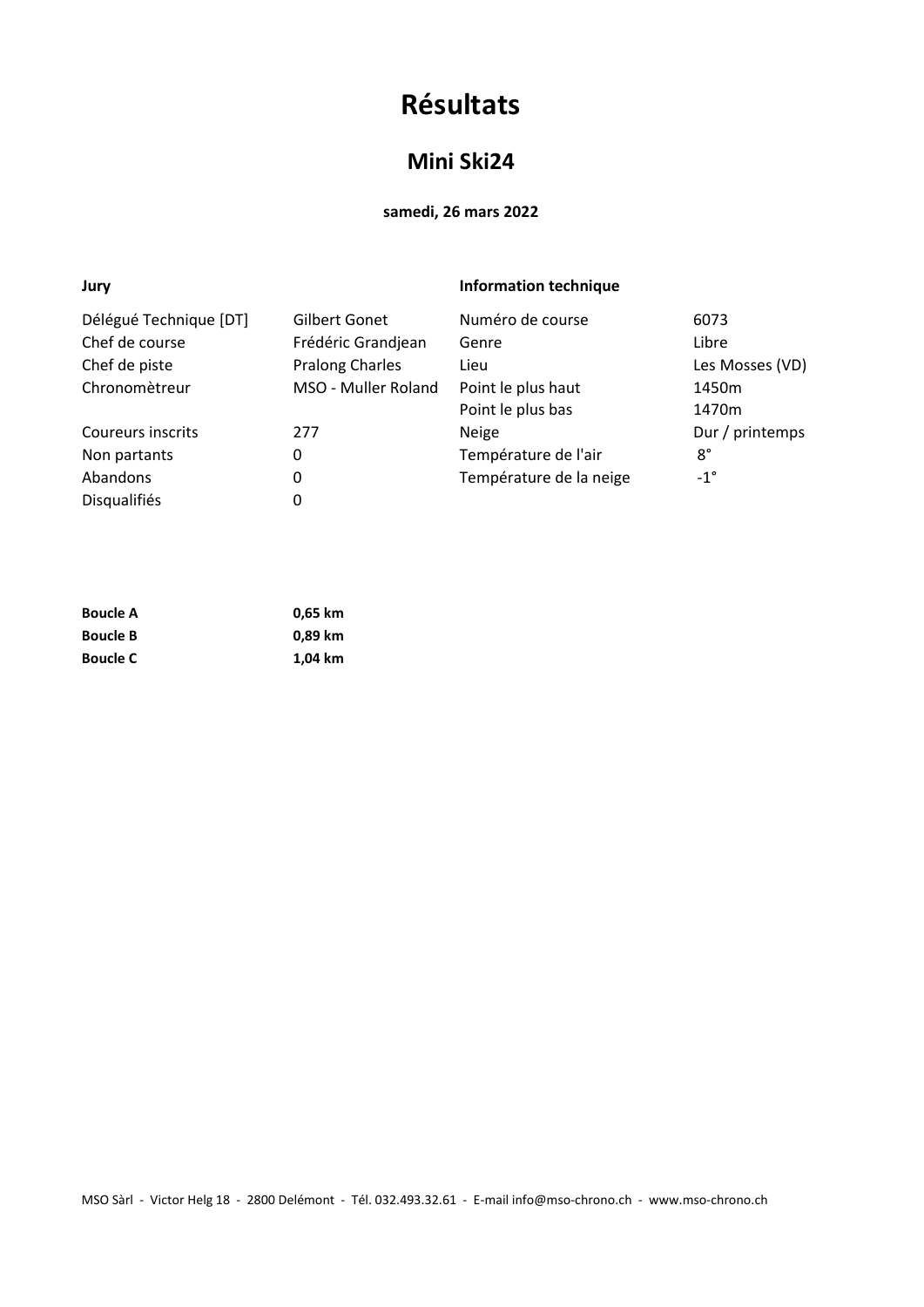# Mini Ski-24

samedi, 26 mars 2022

## Résultats · 2 pages

| PI.                     | Dos | Nom-prénom                                                                               | Nat               |              | Sx Année | Cat                                | Localité               | Tours | <b>Temps</b> | Ecart       |
|-------------------------|-----|------------------------------------------------------------------------------------------|-------------------|--------------|----------|------------------------------------|------------------------|-------|--------------|-------------|
| Filles (14)             |     |                                                                                          |                   |              |          |                                    |                        |       |              |             |
| 1                       | 102 | SCHUWEY LENA / BALLAY MARION / DAFFLON MARION / BURI CHLOÉ                               | $*$ SUI           | F.           | 2008     | Mini ski-24 - Filles (4 athlètes)  | <b>IM FANG</b>         | 39    | 2h01'44      |             |
| $\overline{2}$          | 112 | BERNEY SÉLINA / PIGUET LISON / CHENEVAL LILOU / ROCHAT SVENJA / MÉLYNE RAOUX             | $*$ SUI           | F.           | 2009     | Mini ski-24 - Filles (5 athlètes)  | <b>LE SENTIER</b>      | 37    | 2h01'43      | $+2$ tours  |
| $\overline{\mathbf{3}}$ | 108 | GAILLAND LUNA / TISSIÈRES FLAVIE / CARRON JULIE / DUC ELSA / JACQUEMETTAZ EMILIE         | $*$ SUI           | F.           | 2010     | Mini ski-24 - Filles (5 athlètes)  | <b>DORÉNAZ</b>         | 37    | 2h02'37      | $+2$ tours  |
| $\overline{\mathbf{4}}$ | 103 | PITTIER MILLA / BÉGUIN FLORE / BARTHEL LUCIE / LAUENSTEIN WILMA / SCHEIDEGGER LÉANE      | $*$ SUI           | F.           | 2010     | Mini ski-24 - Filles (5 athlètes)  | LES HAUTS-GENEVEYS     | 36    | 2h04'13      | $+3$ tours  |
| 5                       | 105 | ARENA AMBRE / BUCHS NAYLA / DESPLANDS CHLOÉ / DESPLANDS LETICIA / GUILLOD THÉA           | $*$ SUI           | F.           | 2003     | Mini ski-24 - Filles (5 athlètes)  | <b>LES DIABLERETS</b>  | 35    | 2h02'26      | $+4$ tours  |
| 6                       | 101 | CASTELLA JULIA / MULLER FANNY / GACHET JEANNE / BEAUD APOLLINE / BUCHS ROSALIE           | $*$ SUI           | F.           | 2013     | Mini ski-24 - Filles (5 athlètes)  | <b>CERNIAT</b>         | 34    | 2h04'25      | $+5$ tours  |
| $\overline{7}$          | 114 | BONVIN CLÉMENCE / GOLAY MAUDE / FLÜCKIGER SVEA / BONVIN LUCIE / MAURON CLEO              | $*$ SUI           | F            | 2006     | Mini ski-24 - Filles (5 athlètes)  | <b>BEX</b>             | 33    | 2h02'59      | $+6$ tours  |
| 8                       | 107 | MICHELLOD ELSA / BERCLAZ EVA / MICHELLOD CHLOÉ / TUCKER RÉMIE                            | $*$ SUI           | F            | 2005     | Mini ski-24 - Filles (4 athlètes)  | <b>VERSEGÈRES</b>      | 33    | 2h03'03      | $+6$ tours  |
| 9                       | 106 | PUGIN ALESSIA / PUGIN ZOÉ / GOTHUEY LUCIE / MOOSER ALIJA / MOOSER YRJA                   | $*$ SUI           | F.           | 2006     | Mini ski-24 - Filles (5 athlètes)  | IM FANG                | 29    | 2h00'29      | $+10$ tours |
| 10                      | 104 | RUFFIEUX MANON / GREMAUD CÉLIA / CHARRIÈRE JULIETTE / FRAGNIÈRE CHARLINE                 | $*$ SUI           | F            | 2009     | Mini ski-24 - Filles (4 athlètes)  | LA TOUR-DE-TRÊME       | 28    | 2h01'30      | $+11$ tours |
| 11                      | 109 | RAPPAZ AMÉLIE / ONILLON MARIE / SCHEIDEGGER ZOÉ / RAPPAZ JULIE                           | $*$ SUI           | F.           | 2010     | Mini ski-24 - Filles (4 athlètes)  | VAL-DE-RUZ             | 28    | 2h02'45      | $+11$ tours |
| 12                      | 110 | MORGAN FÉLICIA / GAUTHEY ESTELLE / MONNEY AMANDINE / CHARRIÈRE EMILIE                    | $*$ SUI           | F.           | 2009     | Mini ski-24 - Filles (4 athlètes)  | PRINGY                 | 27    | 1h58'59      | $+12$ tours |
| 13                      | 113 | FREIHOLZ LILOU / SCIASCIA ZOÉ / MADITA ROCHAT / MORLET ALICE / RAOUX LOUANE              | $*$ SUI           | F.           | 2003     | Mini ski-24 - Filles (5 athlètes)  | LE SENTIER             | 27    | 2h00'06      | $+12$ tours |
| 14                      | 111 | BORLOZ LOUISE / JEANNE BUSSLINGER / NINA BUTTY / JULIE BUSSLINGER / LUCIE CARDINAUX      | $\frac{1}{2}$ SUI | F.           | 2012     | Mini ski-24 - Filles (5 athlètes)  | <b>BLONAY</b>          | 23    | 2h00'25      | $+16$ tours |
|                         |     |                                                                                          |                   |              |          |                                    |                        |       |              |             |
| Garçons (27)            |     |                                                                                          |                   |              |          |                                    |                        |       |              |             |
| 1                       | 216 | GENOUD SYLVAIN / GERTSCH LOÏS / HOËL GUILLAUME / JENNI GAËTAN                            | <b>SUI</b>        | M            | 2007     | Mini ski-24 - Garcons (4 athlètes) | <b>MARSENS</b>         | 42    | 2h01'56      | $\sim$      |
| $\overline{2}$          | 219 | BERNEY DORIAN / PIGUET NAÏM / ROCHAT BJÖRN / MORLET FLORENT                              | SUI               | M            | 2010     | Mini ski-24 - Garcons (4 athlètes) | LE SENTIER             | 41    | 2h02'16      | $+1$ tour   |
| 3                       | 211 | MACCAGNAN ANTOINE / JATON ARTHUR / MONNET GWENAËL / WENZEL MAGNUS / GAY KEVAN            | <b>SUI</b>        | M            | 2008     | Mini ski-24 - Garcons (5 athlètes) | <b>BEX</b>             | 41    | 2h03'08      | $+1$ tour   |
| $\overline{\mathbf{4}}$ | 210 | FLÜCKIGER STYAN / LANTHEMANN NATHAN / MAURON ILAN / GAY KASPER                           | SUI               | M            | 2011     | Mini ski-24 - Garçons (4 athlètes) | <b>BEX</b>             | 40    | 2h00'21      | $+2$ tours  |
| 5                       | 207 | CLOT SVEN / RUBIN BEN / RUBIN LÉO / FIVAT PIERRE                                         | <b>SUI</b>        | M            | 2013     | Mini ski-24 - Garcons (4 athlètes) | L'ETIVAZ               | 38    | 2h01'28      | $+4$ tours  |
| 6                       | 204 | TRUONG NILS / NAPPIOT THÉO / NAGUEL NOAM / MICHAUD YANIS                                 | SUI               | M            | 2010     | Mini ski-24 - Garçons (4 athlètes) | SAVAGNIER              | 37    | 2h01'11      | $+5$ tours  |
| $\overline{ }$          | 201 | GACHET CHARLES / CHARRIÈRE RAPHAËL / TRACHSEL LUCA / PASQUIER JAY / CHARRIÈRE ISAAC      | SUI               | M            | 2014     | Mini ski-24 - Garcons (5 athlètes) | <b>CHARMEY</b>         | 37    | 2h02'30      | $+5$ tours  |
| 8                       | 205 | GUIGUE VICTOR / HUMBERT NOA / CREUZET GASTON / BILLET ELOUAN / CLOSSET LÉO               | <b>FRA</b>        | M            | 2009     | Mini ski-24 - Garçons (5 athlètes) | SAINT-CLAUDE           | 36    | 2h02'35      | $+6$ tours  |
| 9                       | 208 | ZUFFEREY CÉLIEN / FELLAY TANGUY / GAILLAND VICTOR / DUC JOACHIM / TISSIÈRES NOÉ          | SUI               | M            | 2006     | Mini ski-24 - Garcons (5 athlètes) | <b>LEYTRON</b>         | 36    | 2h02'51      | $+6$ tours  |
| 10                      | 218 | SCAIOLA PAUL / BRANDENBERGER PAUL / GAUTHEY TIM / GREMAUD ROBIN / GREMAUD OSCAR          | SUI               | M            | 2009     | Mini ski-24 - Garcons (5 athlètes) | <b>VUADENS</b>         | 36    | 2h02'56      | $+6$ tours  |
| 11                      | 217 | ROSSIER JULIEN / ROSSIER MATTHIEU / GREMAUD YOHAN / ROSSIER JONATHAN / ROSSIER DAVID     | SUI               | M            | 2008     | Mini ski-24 - Garcons (5 athlètes) | LA TOUR-DE-TRÊME       | 35    | 2h02'15      | $+7$ tours  |
| 12                      | 213 | FELLAY THÉO / HIROZ ERWAN / JORAY LAURIAN / LATTION CÉLIEN                               | <b>SUI</b>        | M            | 2004     | Mini ski-24 - Garçons (4 athlètes) | <b>LIDDES</b>          | 35    | 2h03'16      | $+7$ tours  |
| 13                      | 222 | GUISOLAN ERWAN / GUISOLAN SONAM / BATTIAZ FÉLICIEN / GUISOLAN MÉLODY                     | SUI               | M            | 2013     | Mini ski-24 - Garçons (4 athlètes) | SORAL                  | 34    | 2h01'24      | $+8$ tours  |
| 14                      | 203 | PELLATON ETHAN / RÖTHLIN SVEN / CRIVELLI MATHYS / VERMOT JOHAN / HEGER JULES             | <b>SUI</b>        | M            | 2009     | Mini ski-24 - Garçons (5 athlètes) | LA BRÉVINE             | 34    | 2h01'57      | $+8$ tours  |
| 15                      | 214 | BESSON ELIAS / MICHELLOD ROBIN / JACQUEMETTAZ HUGO / FELLAY ALEXIS / JACQUEMETTAZ MAXIME | <b>SUI</b>        | M            | 2010     | Mini ski-24 - Garcons (5 athlètes) | LE CHÂBLE VS           | 34    | 2h02'25      | $+8$ tours  |
| 16                      | 311 | FRÉSARD YAËL / CATTIN JOHAN / CATTIN LENNY / FRÉSARD ROMANE / CATTIN ANGEL               | <b>SUI</b>        | M            | 2011     | Mini ski-24 - Garçons (5 athlètes) | <b>MURIAUX</b>         | 34    | 2h02'31      | $+8$ tours  |
| 17                      | 206 | ROURE HUGO / MORIER ETHAN / SITTINGER SACHA / DESPLANDS LUCAS / BERDOZ JOVIAN            | <b>SUI</b>        | M            | 2007     | Mini ski-24 - Garçons (5 athlètes) | LE SÉPEY               | 33    | 2h02'28      | $+9$ tours  |
| 18                      | 212 | JEAN FÉLICIEN / FOURNIER CÉLESTIN / FOURNIER JULES / MONNET OLIVIER / MONNET THOMAS      | SUI               | M            | 2013     | Mini ski-24 - Garçons (5 athlètes) | ERDE                   | 33    | 2h03'14      | $+9$ tours  |
| 19                      | 221 | NOIOSI MATTEO / TALAND GABRIEL / TALAND AURÉLIEN / DUBÉE SWANN                           | SUI               | M            | 2009     | Mini ski-24 - Garcons (4 athlètes) | LES CHARBONNIÈRES      | 33    | 2h04'20      | $+9$ tours  |
| 20                      | 306 | LAUENSTEIN MATTI / LAUENSTEIN LENA / ZWAHLEN MATIS / DE CHAMBRIER THIBAUT                | SUI               | M            | 2013     | Mini ski-24 - Garçons (4 athlètes) | CORCELLES-CORMONDRÈCHE | 31    | 2h01'31      | $+11$ tours |
| 21                      | 202 | ALEXIS VOUILLAMOZ / COSSETTO EWAN / COSSETTO LINO / MARTIN GABRIEL / WARTNER YANN        | SUI               | M            | 2014     | Mini ski-24 - Garçons (5 athlètes) | ORMONT-DESSUS          | 31    | 2h02'06      | $+11$ tours |
| 22                      | 223 | COURTIN HUGO / CLERC ROXANE / COURTIN ERWAN / SCHALLER ELIAS / BOCCARD BASTIEN           | SUI               | M            | 2010     | Mini ski-24 - Garçons (5 athlètes) |                        | 31    | 2h02'46      | $+11$ tours |
| 23                      | 220 | PENSEYRES ZACCHARY / PENSEYRES MALICK / STERN JUSTIN / STERN NATHAN                      | SUI               | M            | 2008     | Mini ski-24 - Garcons (4 athlètes) | LE LIEU                | 31    | 2h04'22      | $+11$ tours |
| 24                      | 215 | BERRA ADRIEN / CLÉMENT ALAIN / DI NINO MAËL / GILLABERT SANDRO                           | SUI               | M            | 2006     | Mini ski-24 - Garçons (4 athlètes) | CHAMPERY               | 30    | 2h02'40      | $+12$ tours |
| 25                      | 319 | TISSIÈRES CLÉMENCE / ACHERMANN MARC / DI NINO LIONEL / OBERHAUSER ALEXIS                 | SUI               | M            | 2006     | Mini ski-24 - Garçons (4 athlètes) | CHAMPÉRY               | 29    | 2h01'50      | $+13$ tours |
| 26                      | 315 | LAMBERCIER CHLOÉ / NAGUEL BASTIEN / LAUENSTEIN ERIK / SCHEIDEGGER MATHIEU                | SUI               | M            | 2011     | Mini ski-24 - Garçons (4 athlètes) | CHÉZARD-ST-MARTIN      | 29    | 2h02'44      | $+13$ tours |
| 27                      | 209 | MULLER ANTOINE / CHARRIÈRE NOÉ / DEMIERRE ROMAIN / KOLLY GABRIEL                         | SUI               | M            | 2011     | Mini ski-24 - Garçons (4 athlètes) | CHARMEY (GRUYÈRE)      | 27    | 2h01'34      | $+15$ tours |
| Mixtes (19)             |     |                                                                                          |                   |              |          |                                    |                        |       |              |             |
| $\mathbf{1}$            | 304 | TRUONG ANTOINE / PITTIER ELIN / AUDETAT EILEEN / ONILLON NICOLAS / GUENIN ALIX           | SUI               | X            | 2006     | Mini ski-24 - Mixtes (5 athlètes)  | LE PÂQUIER NE          | 39    | 2h01'08      | $\sim$      |
| $\overline{2}$          | 307 | PITTET MARIE / ARENA MAËLLE / BERDOZ GASTON / BERDOZ JUSTIN / BUCHS ELIO                 | SUI               | $\mathsf X$  | 2010     | Mini ski-24 - Mixtes (5 athlètes)  | <b>LES DIABLERETS</b>  | 38    | 2h02'22      | $+1$ tour   |
| $\overline{\mathbf{3}}$ | 309 | MULLER MARIE / MULLER GUILLAUME / PERRITAZ CARMEN / PERRITAZ LOUIS                       | SUI               | X            | 2010     | Mini ski-24 - Mixtes (4 athlètes)  | CHARMEY (GRUYÈRE)      | 35    | 2h03'18      | $+4$ tours  |
| $\overline{4}$          | 305 | DECKER ENORA / BARTHEL ZOÉ / NAPPIOT LINE / RENAUD JEANNE / BÉGUIN NILS                  | <b>SUI</b>        | $\mathsf{X}$ | 2007     | Mini ski-24 - Mixtes (5 athlètes)  | <b>COLOMBIER</b>       | 34    | 2h02'48      | $+5$ tours  |
|                         |     |                                                                                          |                   |              |          |                                    |                        |       |              |             |